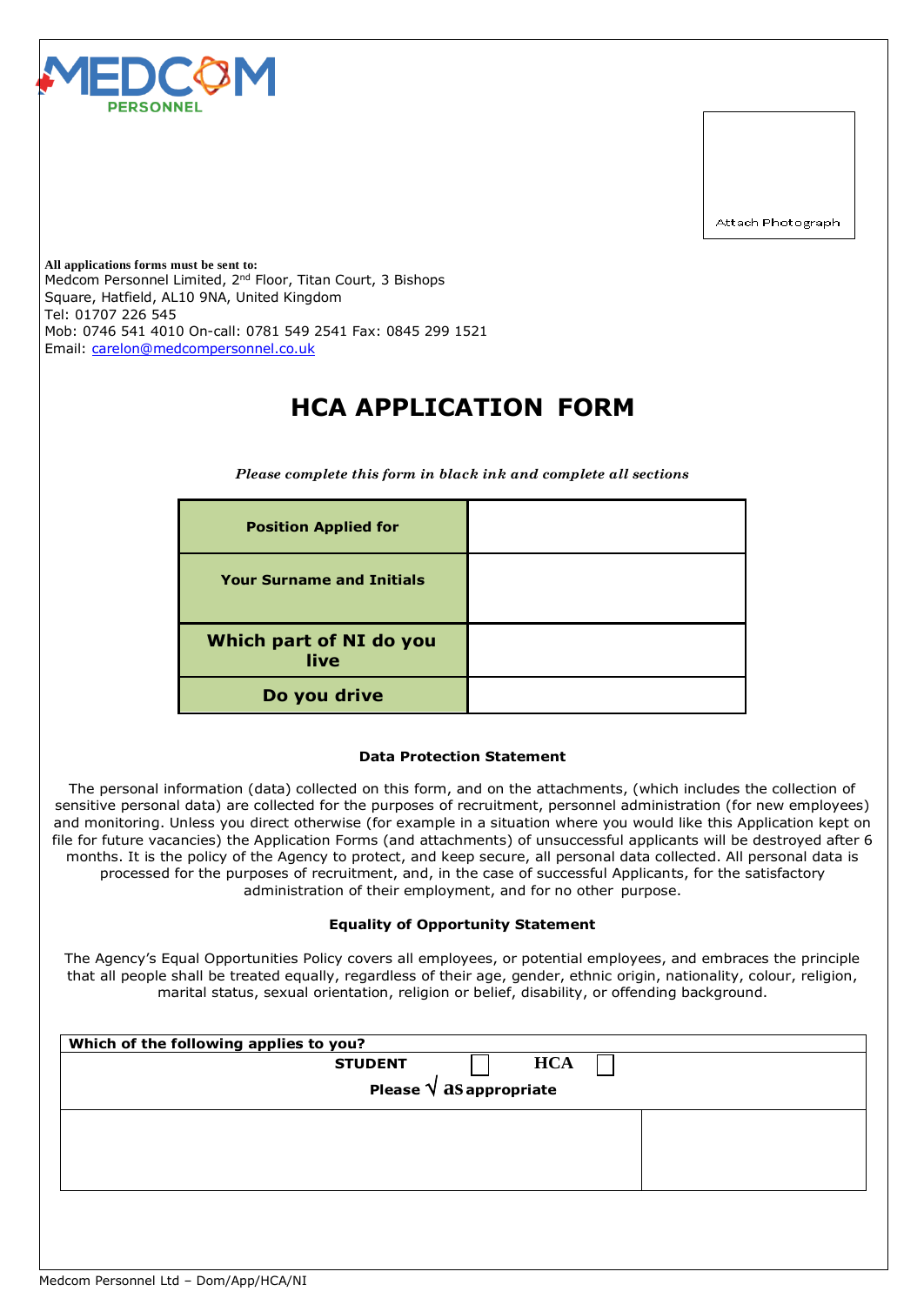

|                                |  |                                                       |      |                     | <b>1. Personal Details</b>                   |                                                                       |                         |                  |                    |               |  |
|--------------------------------|--|-------------------------------------------------------|------|---------------------|----------------------------------------------|-----------------------------------------------------------------------|-------------------------|------------------|--------------------|---------------|--|
| <b>Title</b>                   |  | <b>Surname</b>                                        |      |                     |                                              |                                                                       | <b>Maiden Name</b>      |                  |                    |               |  |
|                                |  | <b>Previous surnames (if any)</b>                     |      |                     |                                              |                                                                       |                         |                  |                    |               |  |
| <b>Forenames (in full)</b>     |  |                                                       |      |                     |                                              |                                                                       |                         |                  |                    |               |  |
|                                |  |                                                       |      |                     |                                              |                                                                       |                         |                  |                    |               |  |
| <b>Address</b>                 |  |                                                       |      |                     |                                              |                                                                       |                         | <b>Post Code</b> |                    |               |  |
| <b>Telephone</b>               |  |                                                       | Home |                     |                                              | <b>Work</b>                                                           |                         |                  |                    | <b>Mobile</b> |  |
| <b>Email address</b>           |  |                                                       |      |                     |                                              |                                                                       |                         |                  | <b>Nationality</b> |               |  |
| May we contact<br>you at work? |  | Yes                                                   | No   |                     | Please $\sqrt{ }$ as appropriate             |                                                                       |                         |                  |                    |               |  |
| <b>Date of Birth</b>           |  |                                                       |      |                     | <b>National Insurance</b><br><b>Number</b>   |                                                                       |                         |                  |                    |               |  |
|                                |  | Next of Kin to be notified in case of emergency: Name |      |                     |                                              |                                                                       |                         |                  |                    |               |  |
|                                |  |                                                       |      |                     |                                              |                                                                       |                         |                  |                    |               |  |
| <b>Address</b>                 |  |                                                       |      |                     |                                              |                                                                       |                         | <b>Post Code</b> |                    |               |  |
| <b>Telephone</b>               |  |                                                       |      | Home<br><b>Work</b> |                                              |                                                                       |                         | <b>Mobile</b>    |                    |               |  |
|                                |  |                                                       |      |                     |                                              |                                                                       |                         |                  |                    |               |  |
| <b>Relationship to you</b>     |  |                                                       |      |                     |                                              |                                                                       |                         |                  |                    |               |  |
|                                |  |                                                       |      |                     | <b>2.Formal Education and Qualifications</b> |                                                                       |                         |                  |                    |               |  |
| <b>Name of</b>                 |  |                                                       |      |                     | <b>Dates of attendance</b>                   |                                                                       |                         |                  |                    |               |  |
| and Location                   |  | School/College/University                             |      | From                | To<br>Month/Year                             | <b>Course of</b><br>Study/Qualification(s)<br>gained e.g. GCSE's, "A" |                         |                  |                    | Grade         |  |
|                                |  |                                                       |      | Month/Year          |                                              |                                                                       | levels, NVQ, Degree etc |                  |                    |               |  |
|                                |  |                                                       |      |                     |                                              |                                                                       |                         |                  |                    |               |  |
|                                |  |                                                       |      |                     |                                              |                                                                       |                         |                  |                    |               |  |
|                                |  |                                                       |      |                     |                                              |                                                                       |                         |                  |                    |               |  |
|                                |  |                                                       |      |                     |                                              |                                                                       |                         |                  |                    |               |  |
|                                |  |                                                       |      |                     |                                              |                                                                       |                         |                  |                    |               |  |
|                                |  |                                                       |      |                     |                                              |                                                                       |                         |                  |                    |               |  |
|                                |  |                                                       |      |                     |                                              |                                                                       |                         |                  |                    |               |  |
|                                |  |                                                       |      |                     |                                              |                                                                       |                         |                  |                    |               |  |
|                                |  |                                                       |      |                     |                                              |                                                                       |                         |                  |                    |               |  |
|                                |  |                                                       |      |                     |                                              |                                                                       |                         |                  |                    |               |  |
|                                |  |                                                       |      |                     |                                              |                                                                       |                         |                  |                    |               |  |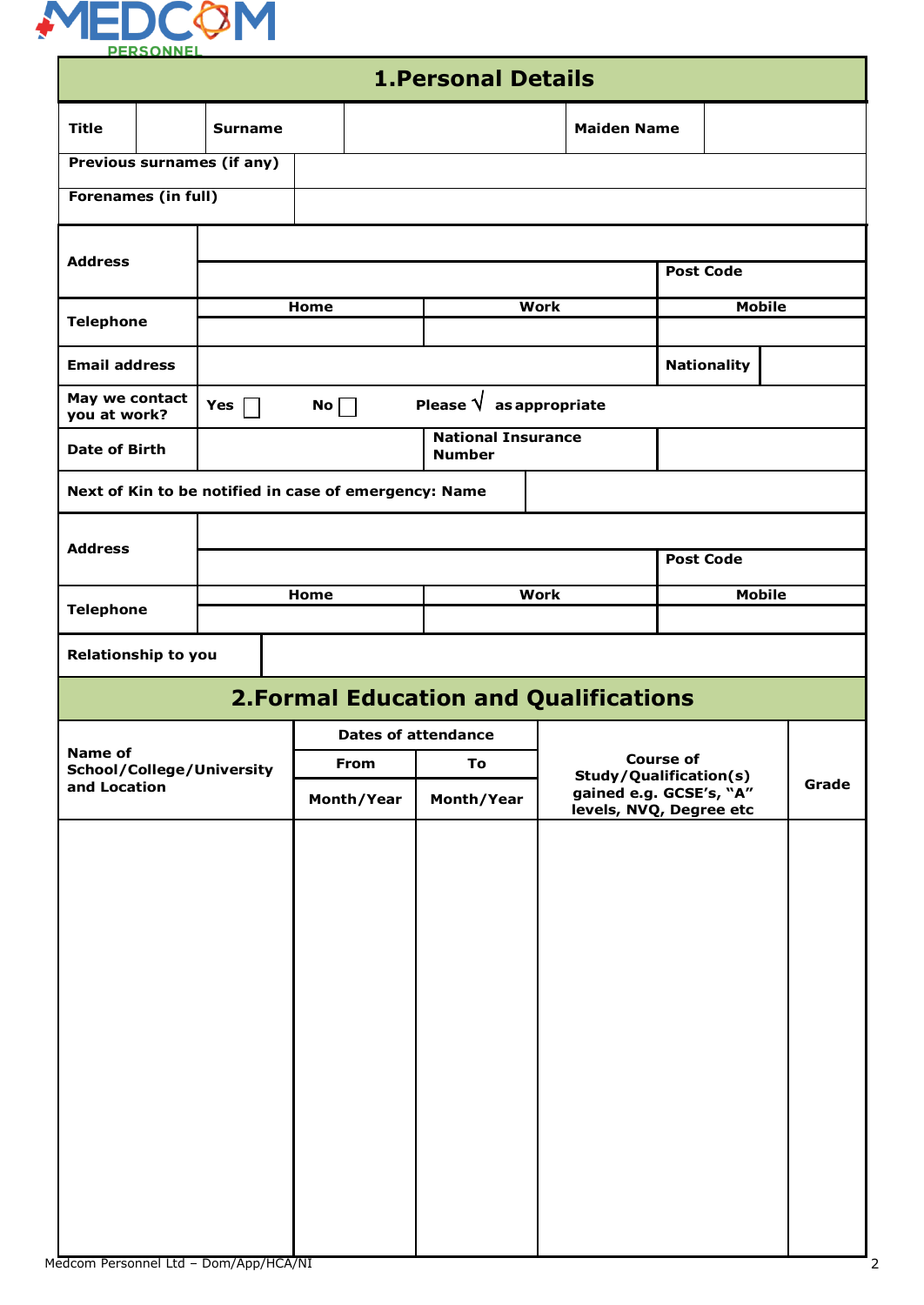

|                                                      |                    | <b>3.Employment History</b> | Please print details of all your employment for a period of at least the last 3 years, to<br>current, continue on a separate piece of paper if not fitting. |                                                     |
|------------------------------------------------------|--------------------|-----------------------------|-------------------------------------------------------------------------------------------------------------------------------------------------------------|-----------------------------------------------------|
|                                                      |                    | <b>Dates of Employment</b>  |                                                                                                                                                             |                                                     |
| Name & address of<br><b>Employer</b>                 | From<br>Month/Year | To<br>Month/Year            | <b>Position held and brief</b><br>summary of duties and<br>responsibilities                                                                                 | <b>Reason for</b><br>leaving/Last salary<br>or wage |
|                                                      |                    |                             |                                                                                                                                                             |                                                     |
|                                                      |                    |                             |                                                                                                                                                             |                                                     |
|                                                      |                    |                             |                                                                                                                                                             |                                                     |
|                                                      |                    |                             | 4. Training - eg. Manual handling, CPR, infection control, first aid                                                                                        |                                                     |
| <b>Details of training</b><br>Hospital/establishment | <b>Date from</b>   | Date to                     | <b>Courses taken</b>                                                                                                                                        | <b>Attainment</b>                                   |
|                                                      |                    |                             |                                                                                                                                                             |                                                     |
|                                                      |                    |                             |                                                                                                                                                             |                                                     |
|                                                      |                    |                             |                                                                                                                                                             |                                                     |
|                                                      |                    |                             |                                                                                                                                                             |                                                     |
|                                                      |                    |                             |                                                                                                                                                             |                                                     |
|                                                      |                    |                             |                                                                                                                                                             |                                                     |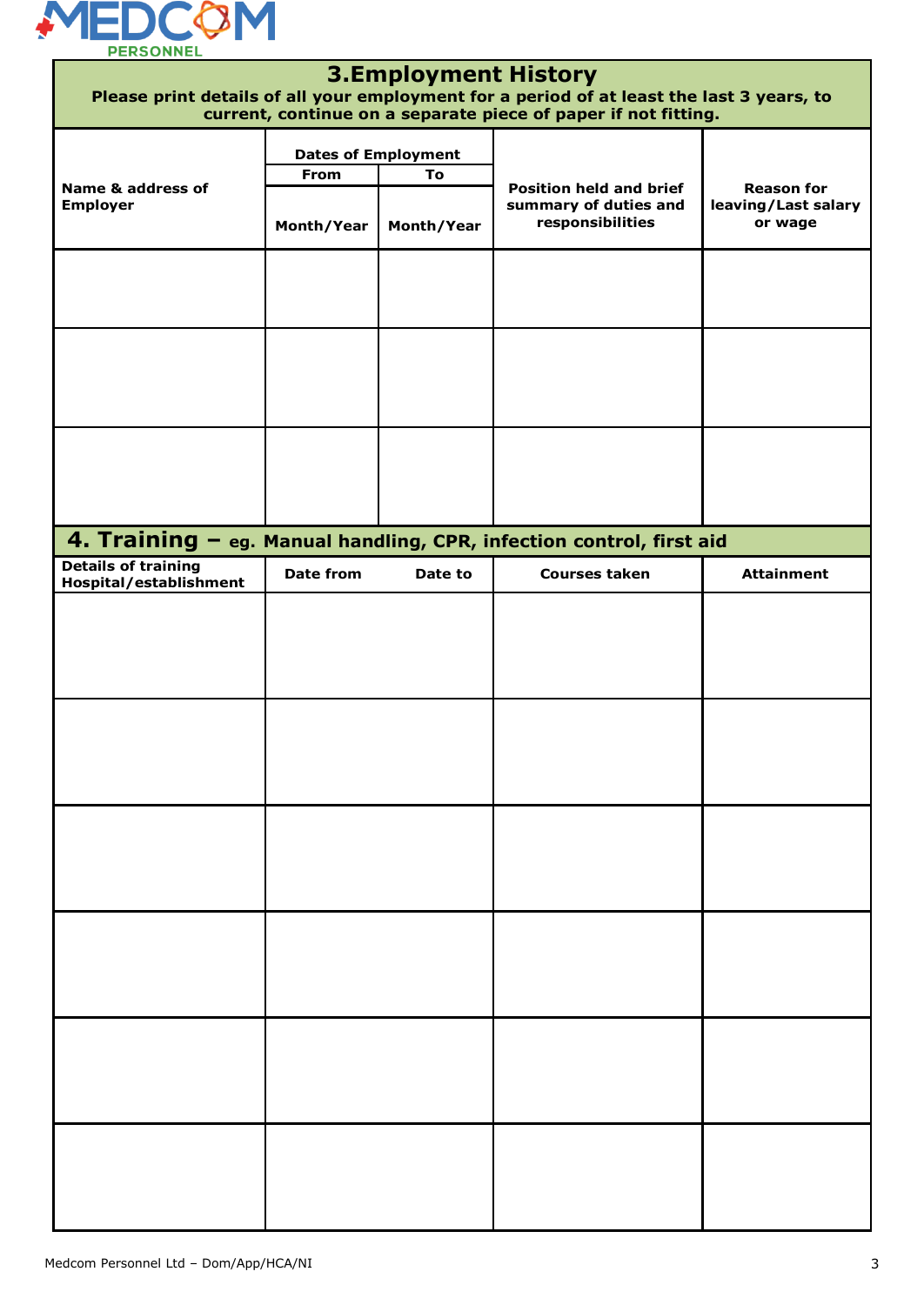

### **9. References**

|                         | References are normally taken up for candidates selected for interview. Give details of the names/addresses of two work-related<br>Referees. One of the Referees should be your current employer, or if presently unemployed or self-employed, your last employer |                                                        |                                      |
|-------------------------|-------------------------------------------------------------------------------------------------------------------------------------------------------------------------------------------------------------------------------------------------------------------|--------------------------------------------------------|--------------------------------------|
|                         | Name, Address and Post Code                                                                                                                                                                                                                                       |                                                        | Name, Address and Post Code          |
|                         |                                                                                                                                                                                                                                                                   |                                                        |                                      |
| <b>Telephone Number</b> |                                                                                                                                                                                                                                                                   | <b>Telephone Number</b>                                |                                      |
| <b>Position</b>         |                                                                                                                                                                                                                                                                   | <b>Position</b>                                        |                                      |
| Relationship to you     |                                                                                                                                                                                                                                                                   | Relationship to you                                    |                                      |
| Yes<br>$\mathsf{No}$    | May we contact the above person now?<br>Please $\sqrt{\phantom{a}}$ as appropriate                                                                                                                                                                                | Yes $\Box$ No $\Box$ Please $\sqrt{\ }$ as appropriate | May we contact the above person now? |

## **10. Confidentiality Declaration**

Registration implies acceptance of our code of confidentiality.

In the course of your duties you may have access to confidential information about your clients. On no account must information relating to identifiable client be divulged to anyone other than the manager of the agency. You should not disclose ANY information to your family, friends or neighbours.

If you are worried by any information you have obtained and consider that you should talk about it to someone else MAKE AN APPOINTMENT TO SPEAK IN PRIVATE TO YOUR MANAGER.

Failure to observe these rules will be regarded as serious misconduct which could result in removal from the agency register.

I have read and I understand the above and I agree to abide by the contents therein.

Signed Date and Date of the Signed Date of the Signed Date of the Date of the Date of the Date of the Date of the Date of the Date of the Date of the Date of the Date of the Date of the Date of the Date of the Date of the